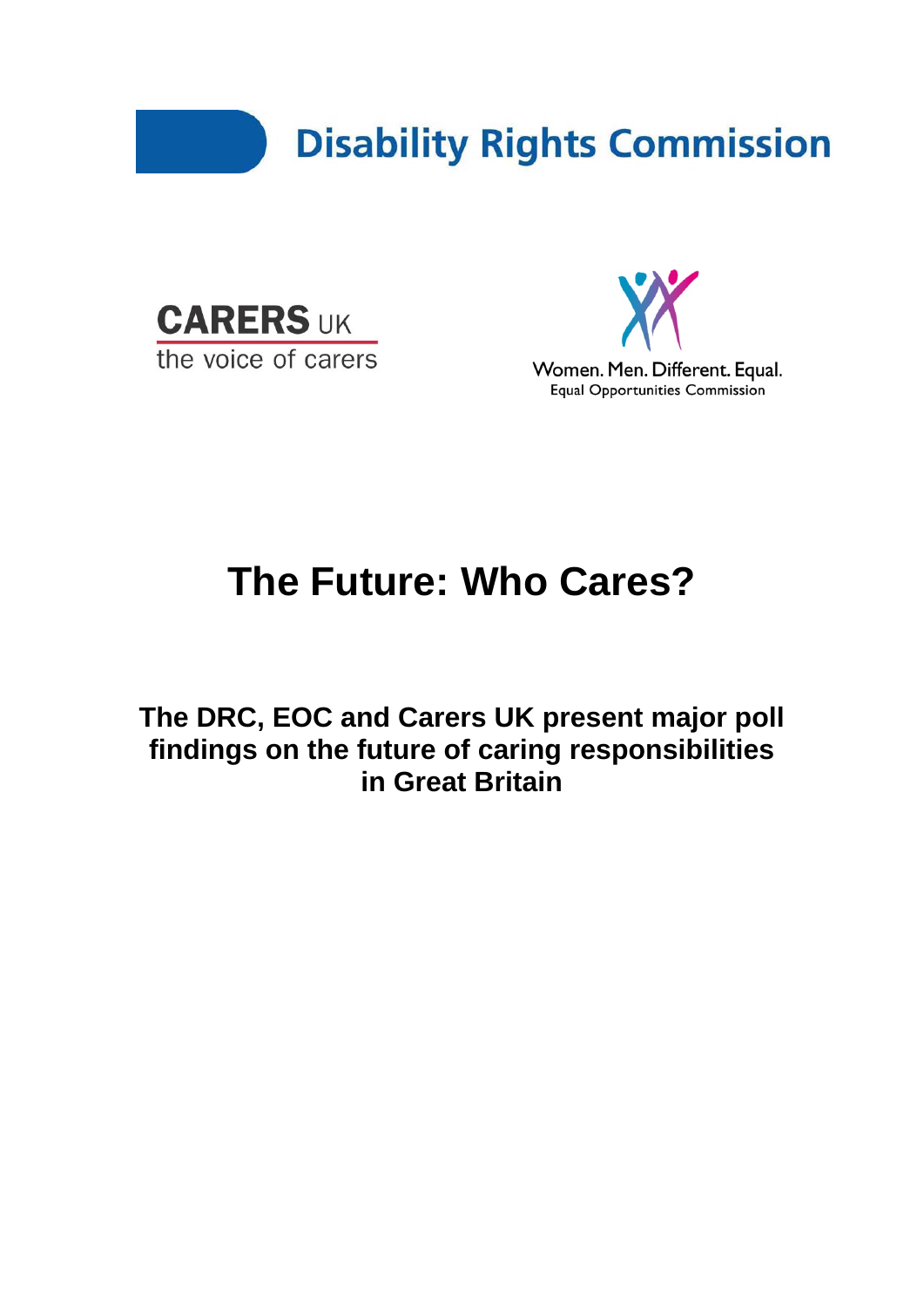## **The Future: Who Cares?**

The DRC, EOC and Carers UK commissioned Ipsos MORI to examine public awareness of disability and health conditions and attitudes to the allocation of responsibility for providing support.

The results show that the public has high awareness of people in their circle who are disabled or have long term health conditions; and expects to receive services that match their choices and aspirations if they develop impairments or health conditions. Most said that if they became disabled or developed long term health conditions they would want support to stay in their own home and the choice of not moving into residential care.

The results also show that a significant minority would not be prepared to provide informal care in the future, with no differences in this respect between women and men. A significant minority would also not be prepared to contribute to costs of support, again with no differences between women and men.

Those already providing informal care were more likely to be unemployed or working part-time than full-time. The level of support they provided differed according to their employment position: for instance, people in professional and managerial positions provided far less hours of care than those who were unemployed or working in routine jobs.

In the context of a rapidly ageing population and ever-rising demands for social services, these findings suggest a compelling need to establish models that are effective and acceptable for both people with impairments and health conditions and those who may support them; and that pay attention to aspirations for independent living and employment for both disabled people and their families, friends and informal carers. The fact that women are no more likely than men to be prepared to provide care in future means society may no longer be able to rely as heavily on a private workforce of unpaid women. Flexible models are needed that enable both disabled people and carers to maintain their independence – including engaging in employment and other community activities.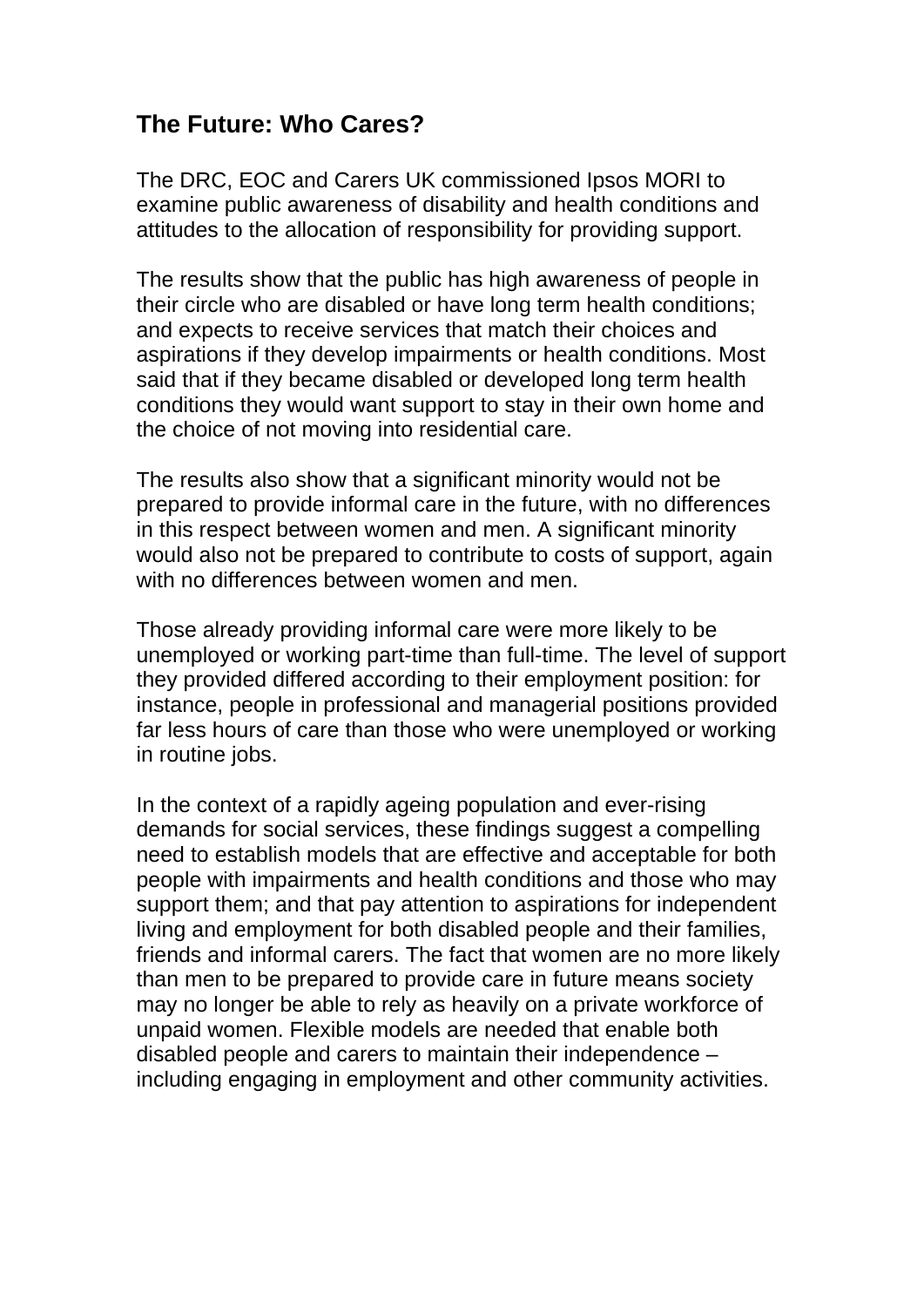Responding to the survey findings Bert Massie, DRC Chair said:

'Our social care system needs to be transformed so that it can provide real opportunities and meet people's expectations of being able to live independently and to be active, visible citizens rather than the passive recipients of what others deem best. Too many people with significant needs are currently being ignored in formal social care provision. People, but particularly women, do not expect to become the default provider of support due to a lack of public provision. The Private Member's Bill sponsored by Lord Ashley could bring into effect the recommendations made by the Prime Minister's Strategy Unit over 18 months ago and create a social care system that would be able to meet what the public needs now and expects for the future.'

#### Jenny Watson, EOC Chair said:

'This polling highlights the huge gap between people's aspirations of social care and its reality – a wake up call for us all. There are 6 million carers in the UK today, nearly sixty per cent of whom are women. Many people find they become carers when social care services can't deliver what their relatives want or need, particularly when the only alternative on offer is institutional care. Carers often find it impossible to find work that they can balance with their caring role. As a consequence they face poverty in retirement, something which particularly impacts on women.

The Government is taking the right steps to enable change, such as extending the right to request flexible working to carers and reforming our outdated pension system. But we also need to see the kind of investment in adult social care that we have seen in the past for childcare, one that is prolonged, systematic, and with services designed around users' needs. Lord Ashley's Bill should be welcomed by us all – because one day, we all may need the support that it provides.'

Imelda Redmon, Chief Executive of Carers UK said: 'Providing care and support to family and friends who need that help because of illness, frailty or disability, though a normal part of life, still goes unseen and unrecognised. Over recent decades we have seen the change in family structure with far more women working, smaller family size and greater geographical mobility. There are currently 6 million people in the UK providing care, 1.25 million of them providing 50 hours or more per week. It is estimated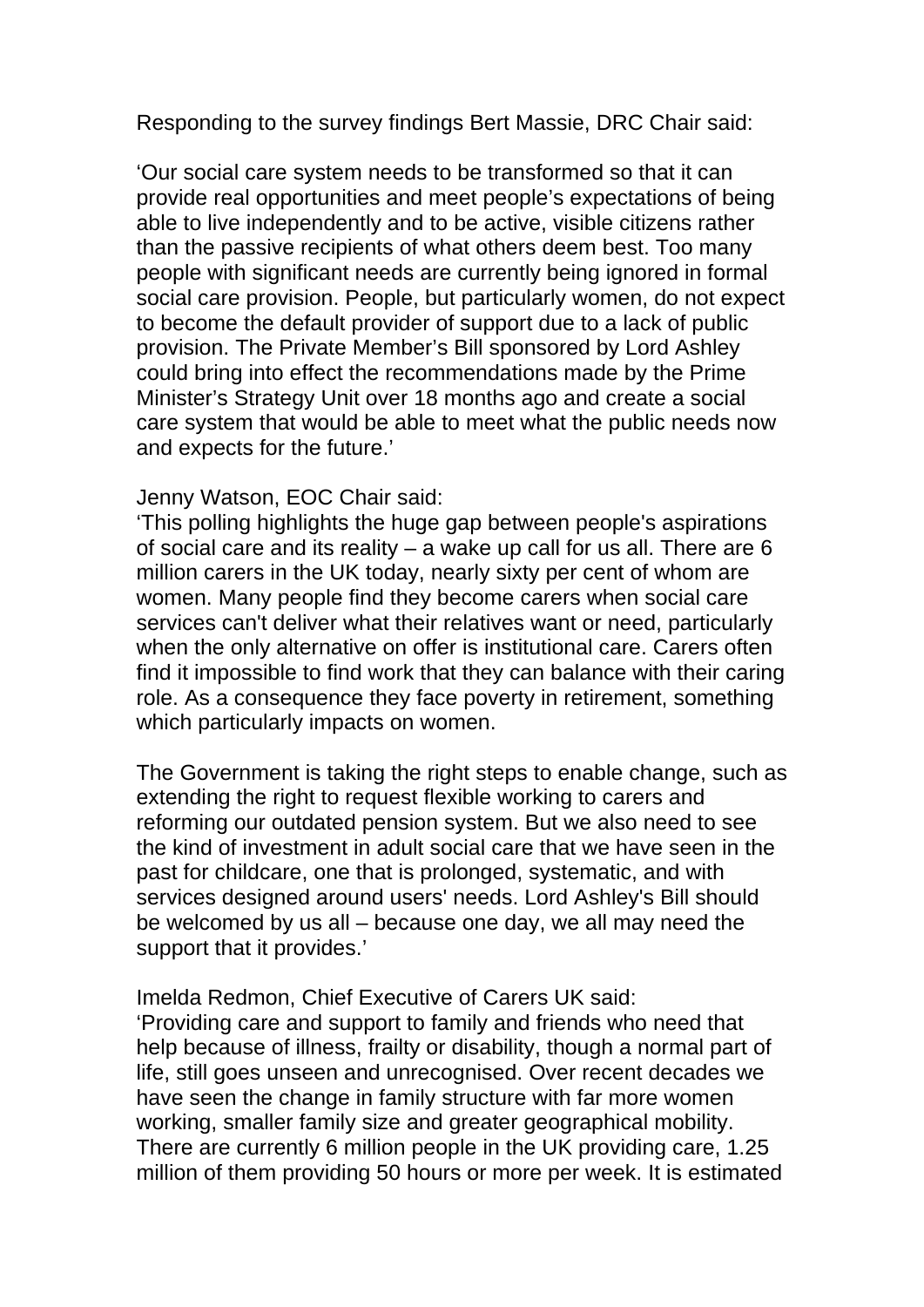that within the next 25 years the numbers of people providing care will have to increase to 9 million. At present there are a number of policy collisions that can make life for carers very difficult. There is real pressure for people to remain in work - and work for more years. This is set against a back drop of poor investment in social care and the very low levels of state benefits available to carers.'

#### Lord Ashley of Stoke said:

'I strongly welcome the MORI poll. The public overwhelmingly expects that if they become disabled or acquire a long-term health condition and need support (which most of us will at some stage in our lives) then that support should deliver more than mere subsistence. The poll shows that people expect practical help and support to stay in their own homes, to carry on with an active family and social life and to contribute to society – and they are prepared to pay for this through their taxes. This is light years away from what happens now, where the vast majority of disabled people rely on family and friends and those who receive social services have no guarantee of much more than being washed and fed. If we are to meet public expectations we need to adopt a master plan which guarantees genuine freedom and choice for disabled people and those with long term conditions. My Independent Living Bill aims to deliver just that.'

## **Current situation**

There are currently 1.7 million people receiving social care services. But the number of just older people requiring such services is set to increase to 1.2 million (a 12 per cent increase) over the next twenty years – assuming criteria and funding continue to be maintained at current levels<sup>[1](#page-3-0)</sup>. The population is ageing. In the next twenty years the number of people aged 85 and over in England will grow by two-thirds, compared to a ten per cent growth in the overall population $2$ .

The total number of disabled people/people with long term health conditions in Britain is over 10 million. Most do not require social care services. The number receiving support is set to rise given that incidence of disabilities or health conditions increases with age. There is already an unmet need of people seeking social service support and failing to receive it. Earlier this year, the Wanless

<sup>&</sup>lt;u>.</u><br><sup>1</sup> The King's Fund, 2006.<br><sup>2</sup> The King's Fund, 2006.

<span id="page-3-1"></span><span id="page-3-0"></span>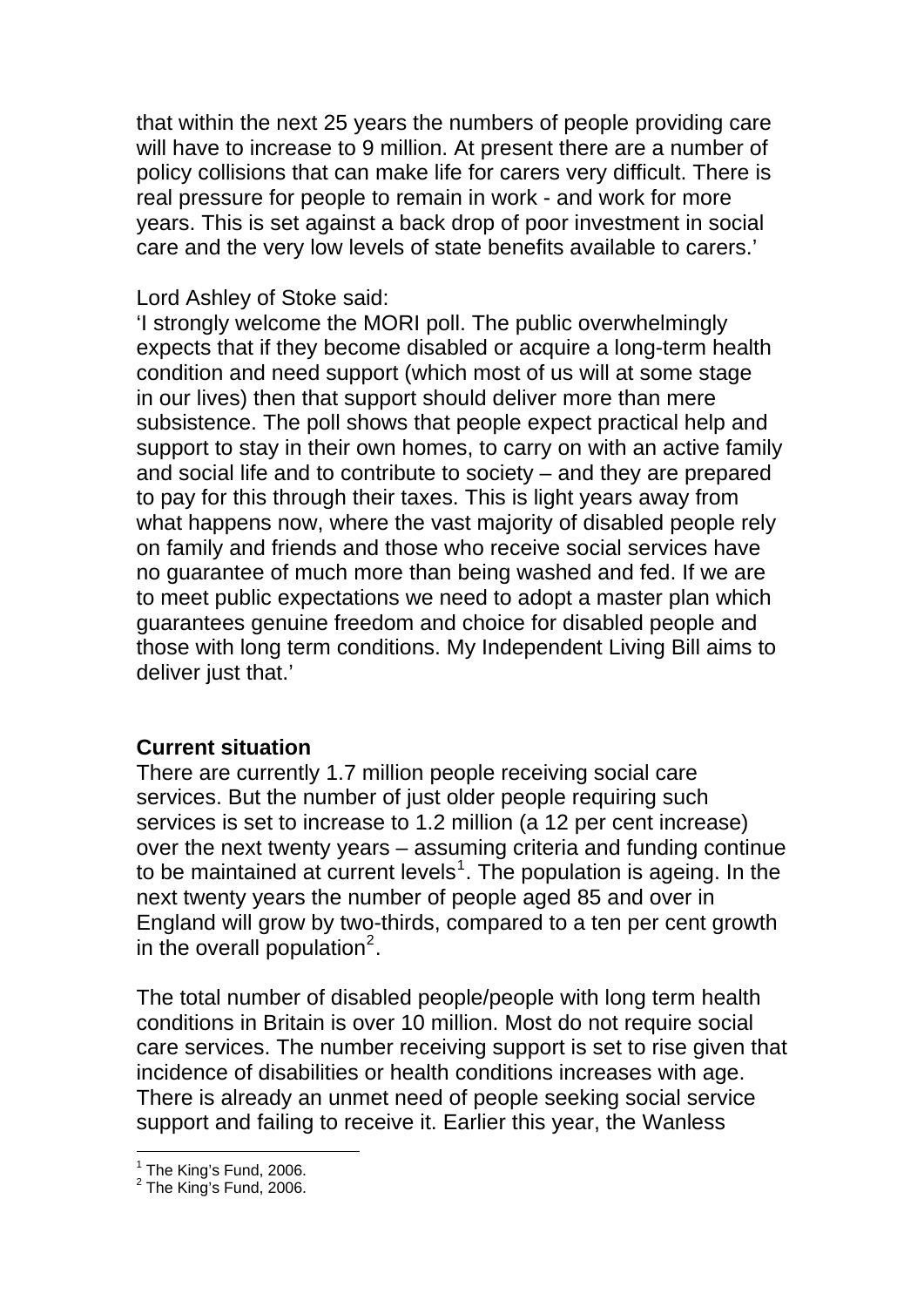Review culminated in the report 'Securing Good Care for Older People' and it estimated that, if the recommended model of provision were available now, half a million extra older people would be receiving services<sup>[3](#page-4-0)</sup>. Half of the people assessed to receive services do not go on to receive them $4$ .

Many disabled people are reliant on informal support to provide the most basic quality of life. It is not news that the current social service system is unable to meet the needs of modern Britain. The Commission for Social Care Inspection, which monitors social services, reported in December 2005 that:

"Social care services across the country are struggling to meet people's needs."

- Currently, 6 million people provide unpaid care in Britain<sup>[5](#page-4-2)</sup>. A third of MORI respondents provide care – and know of others who provide care. It is established that care responsibilities are more often undertaken by women than men $6$ .
- Nearly 70% of local authorities provide support only to those who meet the highest levels of eligibility criteria – creating a reservoir of unmet need that informal carers must provide<sup>[7](#page-4-4)</sup>. Almost a third (29%) of Attendance Allowance recipients receive no formal or informal support; the eligibility criteria makes clear the need for, rather than receipt of, support<sup>[8](#page-4-5)</sup>.
- Over a third of carers (37%) providing 50 hours support or more per week had never worked or are currently unemployed – removing them from the job market. 78% of all older people with mobility issues are helped by their spouse or other household member<sup>[9](#page-4-6)</sup>.
- The MORI survey shows 45% of all people providing support for people with disabilities/long term health conditions are 'immediate' or 'other family members'. Just 22% of the MORI respondents said that social services provided support – almost the same amount as the 19% who are supported informally by friends.

l

<span id="page-4-0"></span> $^3$  The King's Fund, 2006.

<span id="page-4-1"></span><sup>4</sup> Department of Health, 2005.

<span id="page-4-2"></span> $5$  Census, 2001. A million provide more than 50 hours of support per week.

<span id="page-4-3"></span><sup>&</sup>lt;sup>6</sup> National Statistics Online.

<span id="page-4-4"></span> $<sup>7</sup>$  LGA, 2006.</sup>

<span id="page-4-5"></span> $^8$  Wanless, 2006. Attendance Allowance is a benefit available to people aged over 65.

<span id="page-4-6"></span><sup>&</sup>lt;sup>9</sup> National Statistics Online.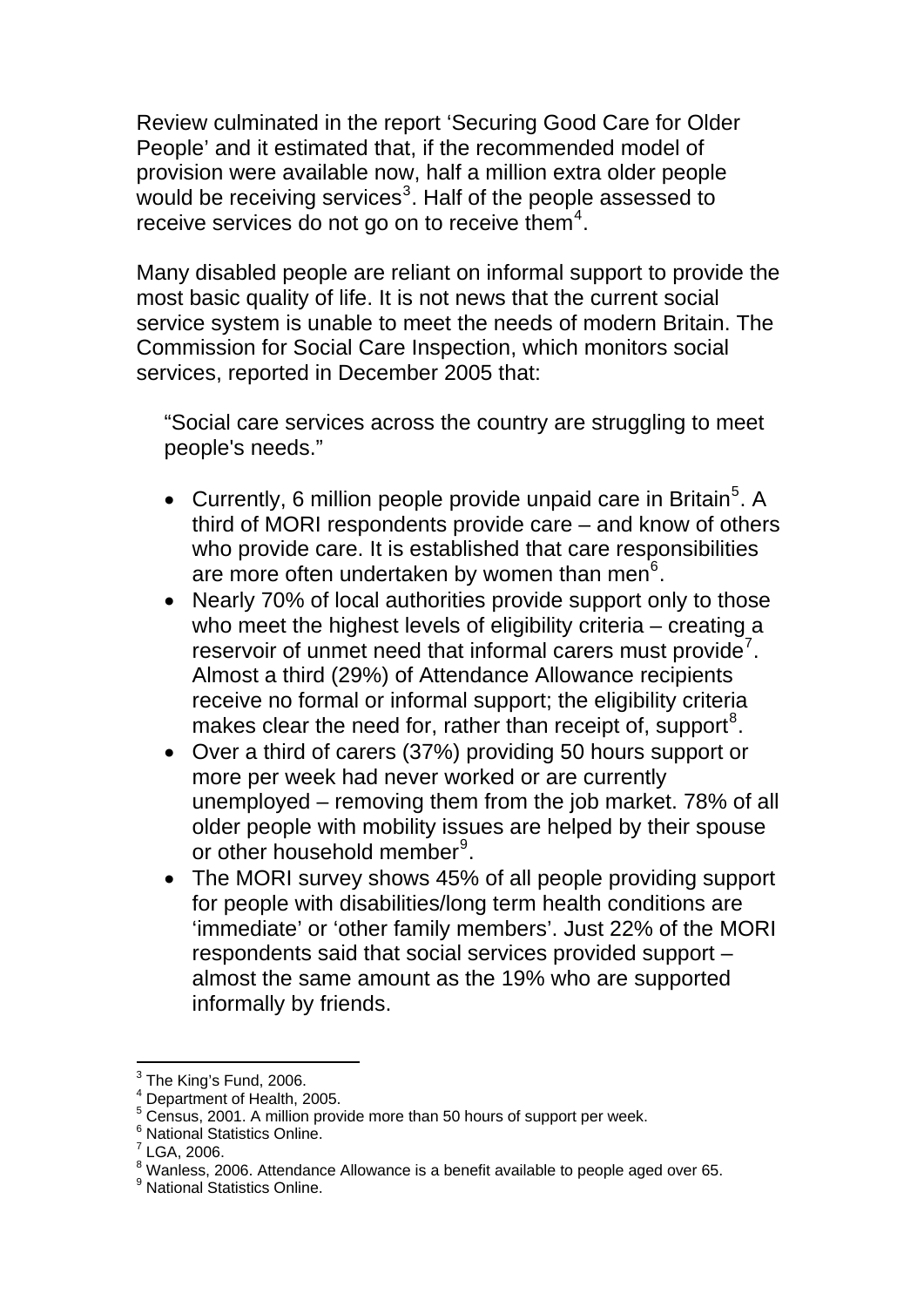As many people are supported by social services as are supported by their friends. More people receive support from family members. A reliance on informal support is required to meet the needs of the existing population but this will not be sustainable in the future. One estimate of future informal demand is of a 45% increase by 2026<sup>[10](#page-5-0)</sup>. Britain needs a more flexible system, that enables some people to provide informal care but without losing their independence or diminishing their life chances. Demands on other services are also likely to result from a reliance on informal support; for example many carers also experience disabilities/ill health<sup>[11](#page-5-1)</sup>.

## **Demand for change in the nature of formal support**

An analysis of the MORI poll shows a strong level of support for reform of social services that includes maintaining independence and choice and facilitates independent living. The poll indicates high expectations which we know from research are not routinely met in reality.

The poll results show:

- 90% thought it important to receive support that enables people to live in their own home – rather than be left with no choice but to move into residential care<sup>[12](#page-5-2)</sup>;
- 83% thought it important for services to enable people to visit family/friends; and
- 78% support services that enable participation in community activities.

People expect more from services than simply being washed and fed. For example, being able to see friends and take part in family life are important – people want to be both physically and socially alive.

Half of the people assessed for care do not go on to receive any formal services<sup>[13](#page-5-3)</sup>. The provision of support for visiting family/friends or participating in community activities is not routine – most people

<span id="page-5-0"></span><sup>&</sup>lt;sup>10</sup> Wanless, 2006 using the PSSRU model.

<span id="page-5-2"></span><span id="page-5-1"></span><sup>11</sup> Joseph Rowntree Foundation, 2003.<br><sup>12</sup> Nearly 300,000 people are currently supported by local authorities in institutional care (Community Care Statistics, 2004) but there is currently no recourse to legal action for being forced to live in an institution against your wishes. Rising numbers of people with mental health conditions and/or learning disabilities are being placed in residential care – at high costs to local authorities.

<span id="page-5-3"></span><sup>&</sup>lt;sup>13</sup> Department of Health, 2005.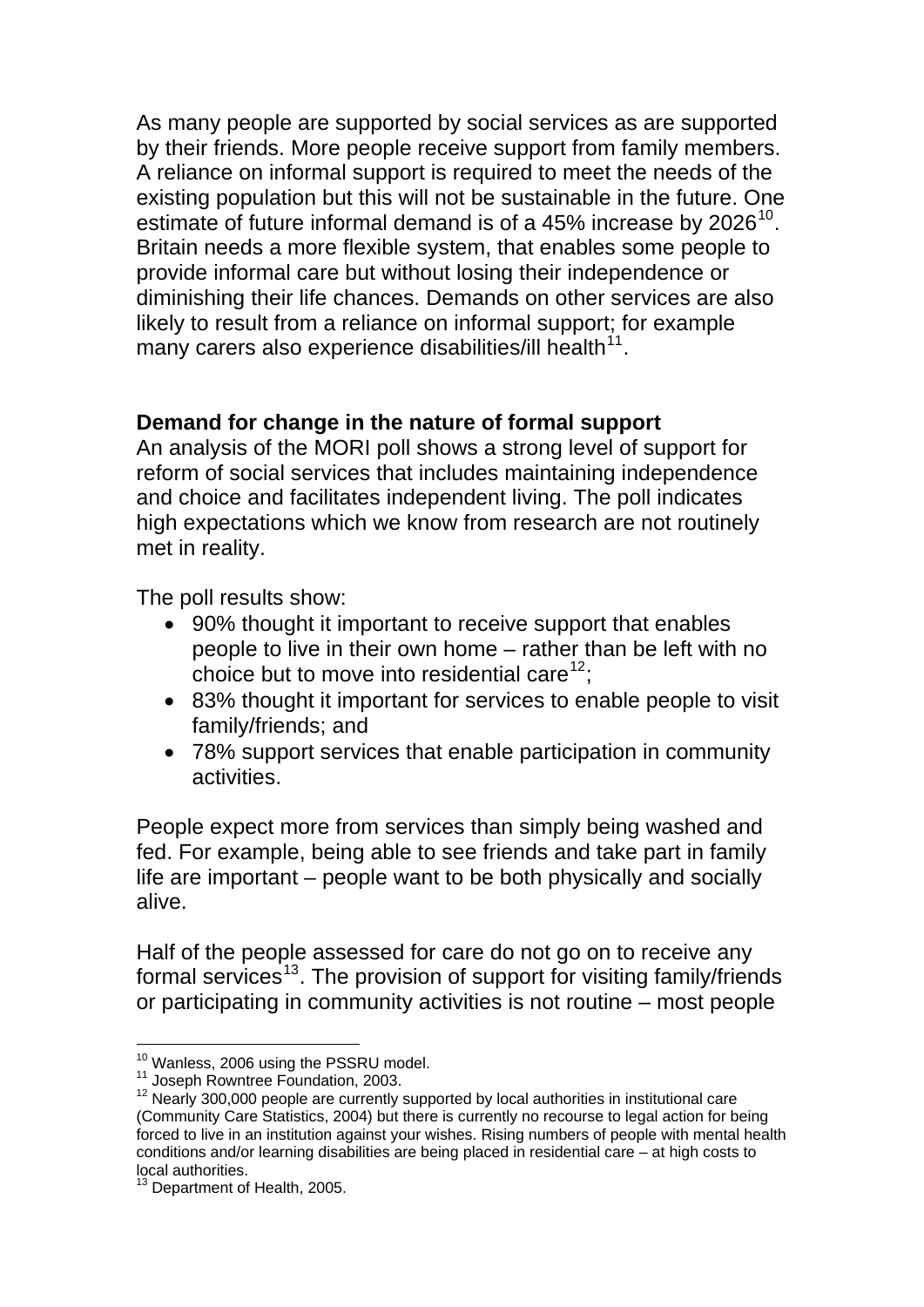who receive a care assessment would not qualify for any such support and would, instead, be made reliant on family and friends for support or left without such opportunities at all.

Respondents anticipate being able to exercise a high degree of choice and control in the event of their requiring social care services – far more than is currently available. For example, 87% of respondents would like the choice of not moving into residential care and 57% would want support from their local authority to stay in their own home – something that is not always possible under the present system.

### **The future: who cares?**

The changing demographic make-up of Great Britain and in particular the rapid growth of our older population, coupled with changes in family structures and the reluctance to provide support reported by some younger people in this survey means that we cannot rely on our existing assumptions or approach to social care. Carers UK have demonstrated that Britain's ageing population, coupled with current community care policy, will mean that by 2037 nearly 3.5 million additional carers will be needed to support the growth in people aged over 75 alone<sup>[14](#page-6-0)</sup>. The ESRC more recently reported that the number of 'dependent persons' is set to rise to 70 dependents per 100 non-dependents by 2031<sup>[15](#page-6-1)</sup>.

- A third of respondents to MORI (35%) said that they will not or cannot provide care in the future, minimising the informal care market. A third also say they will not contribute towards the cost of care.
- The 15-34 year olds age group are less likely than older groups to say they will provide care in the future (at just 49% compared with 57% for 35-54 year olds). No doubt some attitudes alter with age, but any decline in the level of informal support could cause significant problems for people with support needs, the formal care sector and the Government.
- People working full time also say that they are less likely to provide care in the future than people working part-time (49% to 64%).

l  $14$  Carers UK, 2001.

<span id="page-6-1"></span><span id="page-6-0"></span> $15$  ESRC, 2006. 'Dependents' are classified using the demographic dependency ratio as people aged under 19 or over 65.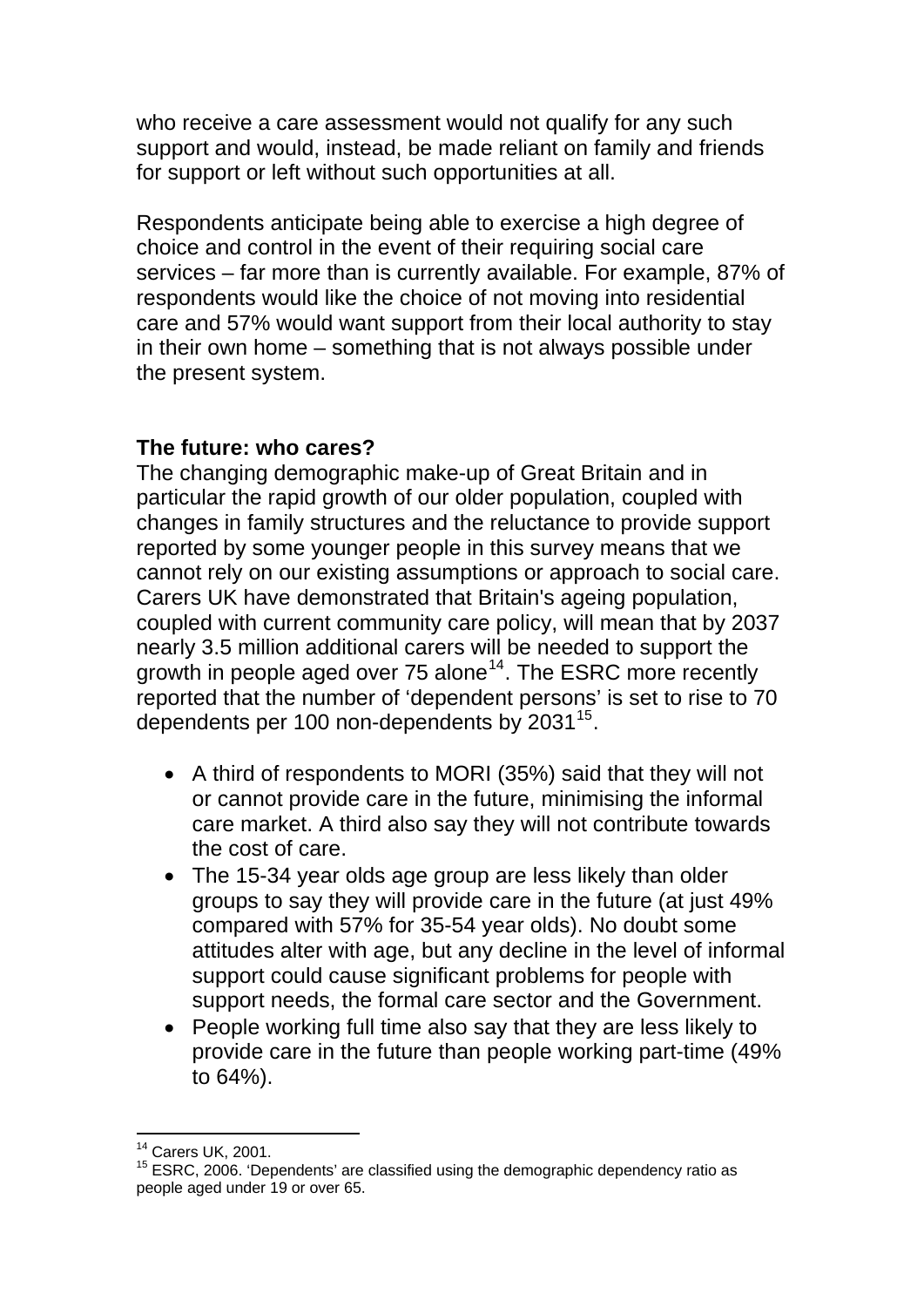• Lower earners are also less inclined to commit to providing care in the future: 48% of people earning £17,499 and under compared with 57% of people earning £30,000 and over.

The attitudes of younger people are of particular concern. The pool of informal resources the state has previously utilised may no longer be available. Young men and women share very similar ideas for the future on caring – and, as women still provide more care than men, this could limit informal support further in the future.

As the population ages, we will face tough choices about how to maintain economic prosperity whilst providing support to an increasing number in the population who are both economically inactive and requiring care and support. The shifting ratio of young to old will mean far fewer potential carers are available to each person needing support. At the same time, pressure will increase for more people to enter or stay in the job market, further reducing the pool of available informal care. Allied to this are the aspirations and expectations of future generations not to have to provide free care to relatives. New rights to flexible working and financial support to allow people to work part time whilst providing care are important steps. However, they will need to be supplemented by services and support which maximise the independence of older and disabled people requiring support, reducing their dependency on informal care, whilst maintaining rights to dignity, respect and participation in society. In doing so they should be able to maximise the independence and choices of carers too.

### **Costs of care**

The MORI survey revealed that people would be willing to contribute more in tax in order that disabled people and people with long term health conditions could be better supported and in order to reduce demands on informal support through better funded social services.

- Half the public support an increase in tax to fund better social care, whilst just a quarter (25%) oppose such a move  $-$  a ratio of 2:1 in favour of higher tax to deliver more and better services.
- 54% of respondents stated they personally would be prepared to pay more for better services.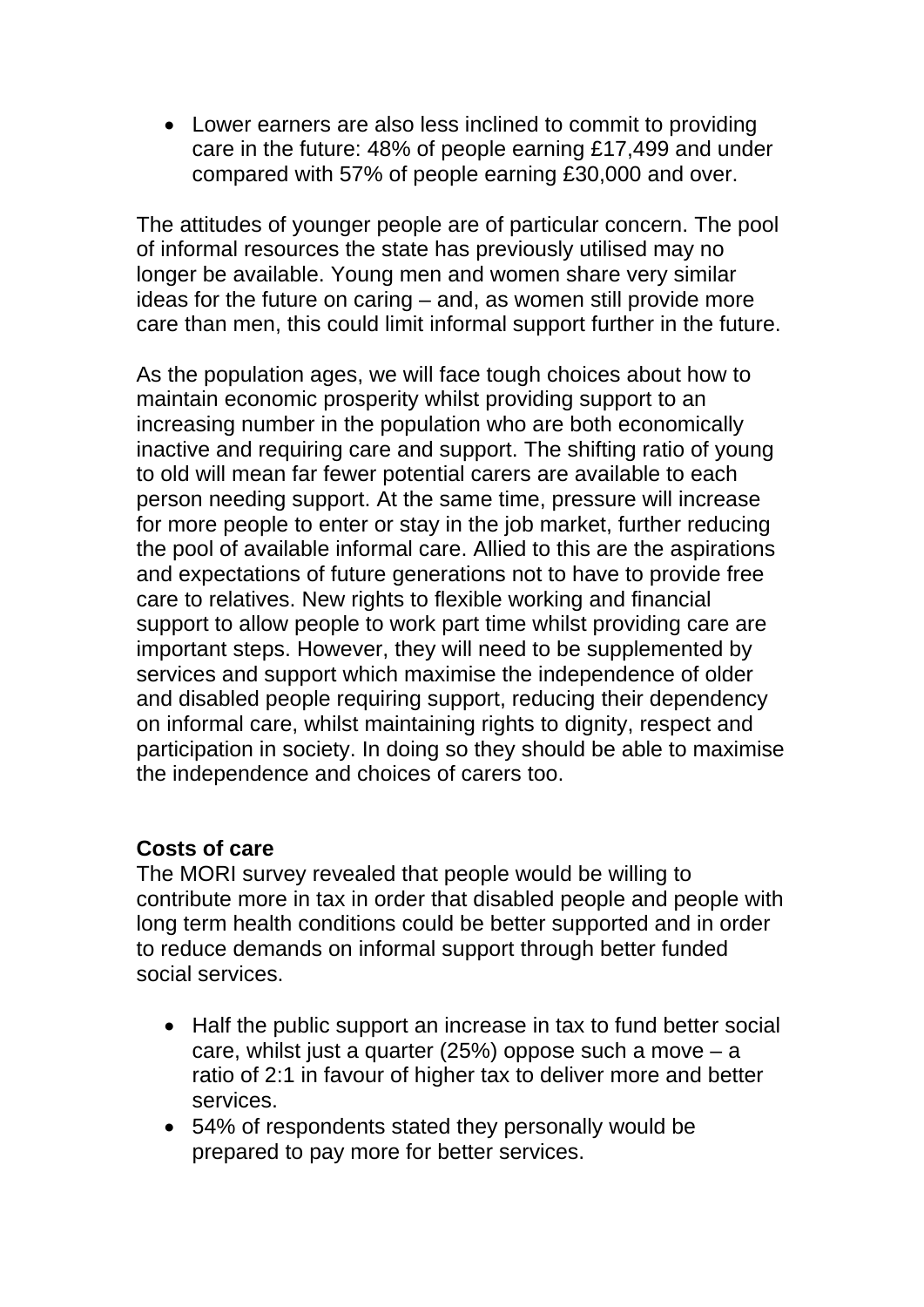- Higher earners were more likely to agree to pay more according to the MORI survey: 65% of those earning £30,000 or more, compared with 55% of people earning £17,499 or under.
- A third of respondents (32%) say none of the costs of caring should be borne by the individual receiving support or their family/friends. A tiny minority favoured a policy of all costs being borne by the recipient or their informal carers (4%).

Whilst people seem to be suggesting they will be less available to provide care and support the MORI survey reveals a greater willingness for greater personal financial contributions available for state provision of services.

#### **Next steps**

DRC, EOC and Carers UK wish to debate the forms of state provided services that Britain needs now – and will potentially need even more so in the future. The poll findings demonstrate the dangers of failing to recognise or challenge existing assumptions about both the willingness of future generations to provide unpaid care or to tolerate the current status quo in respect of what is provided by public services.

The pressures of an ageing population, changes in patterns of working and family life, and the attitudes of future generations towards care responsibilities and what formal social services should provide, mean that the current reliance on informal care is unlikely to be sustainable. Failure to plan for, and invest in independent living now will be bad news for disabled people – who will not be able to live the lives they want to; bad news for older people and their families – who will be under increasing strain to manage without additional support; bad news for carers, especially women – who will continue to face restricted choices, opportunities and life chances; and, bad news for taxpayers – who will eventually have to pick up the tab if caring stops people being economically independent and if the social support system teeters towards crisis; and bad news for Britain's future social and economic prosperity.

It is clear that this debate is of central importance to the future social and economic well-being of Britain. It is clear that care can no longer be relegated as a 'private matter'.